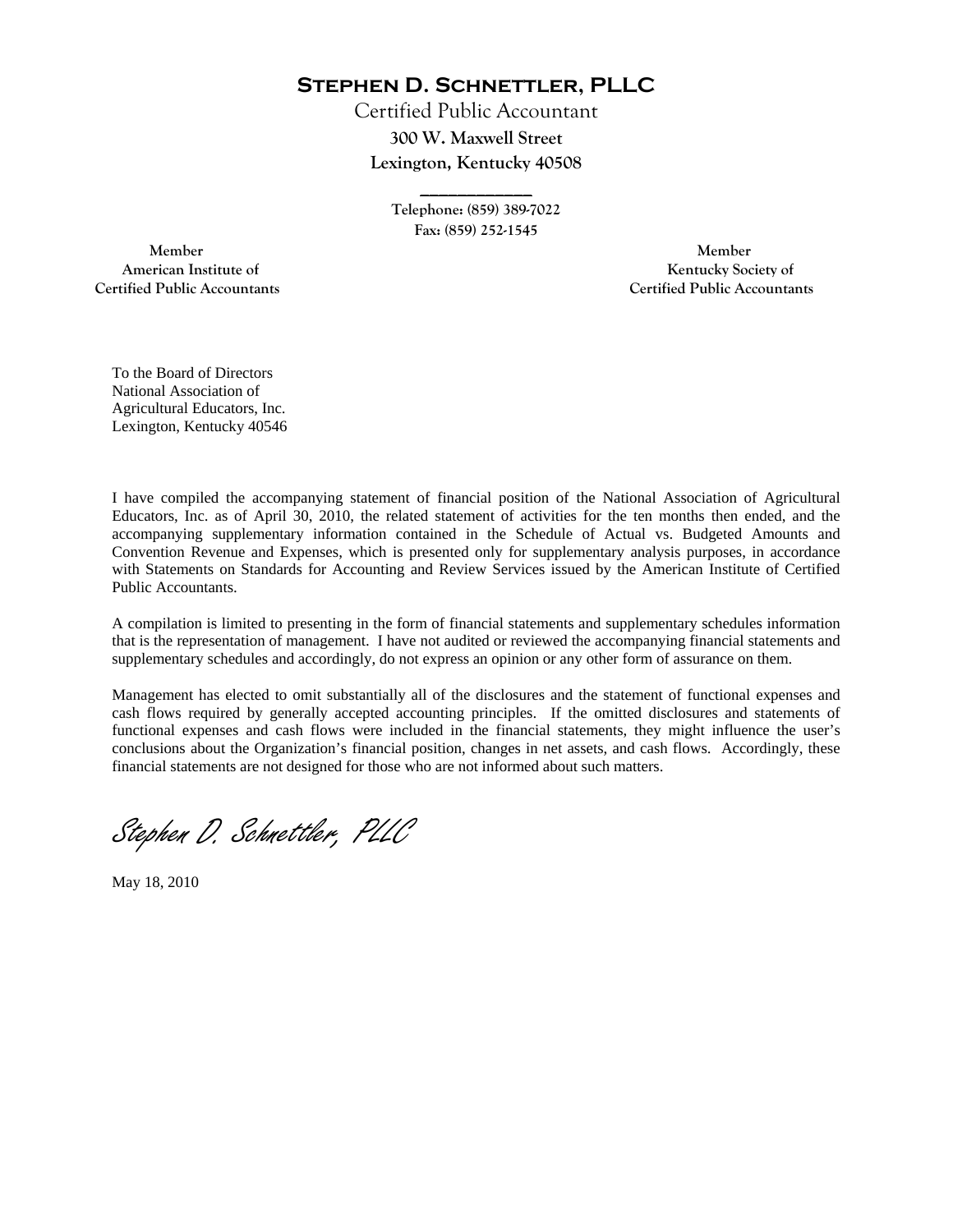## NATIONAL ASSOCIATION OF AGRICULTURAL EDUCATORS, INC. **Statement of Financial Position** April 30, 2010

| <b>ASSETS</b>                         |               |
|---------------------------------------|---------------|
| Cash on deposit                       | \$<br>78,033  |
| Investments - operating fund          | 375,446       |
| Investments - life membership fund    | 117,576       |
| Investments - legislative fund        | 368           |
| Investments - reserve fund            | 103,397       |
| Accounts receivable                   | 35,275        |
| Prepaid expenses                      | 9,706         |
| Property and equipment                | 7,564         |
| <b>TOTAL ASSETS</b>                   | \$<br>727,365 |
| <b>LIABILITIES AND NET ASSETS</b>     |               |
| <b>LIABILITIES</b>                    |               |
| Accounts payable                      | \$<br>15,255  |
| Accrued leave payable                 | 18,459        |
| Other current liabilities             | 5,732         |
| <b>TOTAL LIABILITIES</b>              | 39,446        |
| <b>NET ASSETS</b>                     |               |
| Unrestricted net assets:              |               |
| Current operation                     | 567,371       |
| Board designated for special purposes | 118,688       |
| Temporarily restricted net assets     | 1,860         |
| <b>TOTAL NET ASSETS</b>               | 687,919       |
| TOTAL LIABILITIES AND NET ASSETS      | \$<br>727,365 |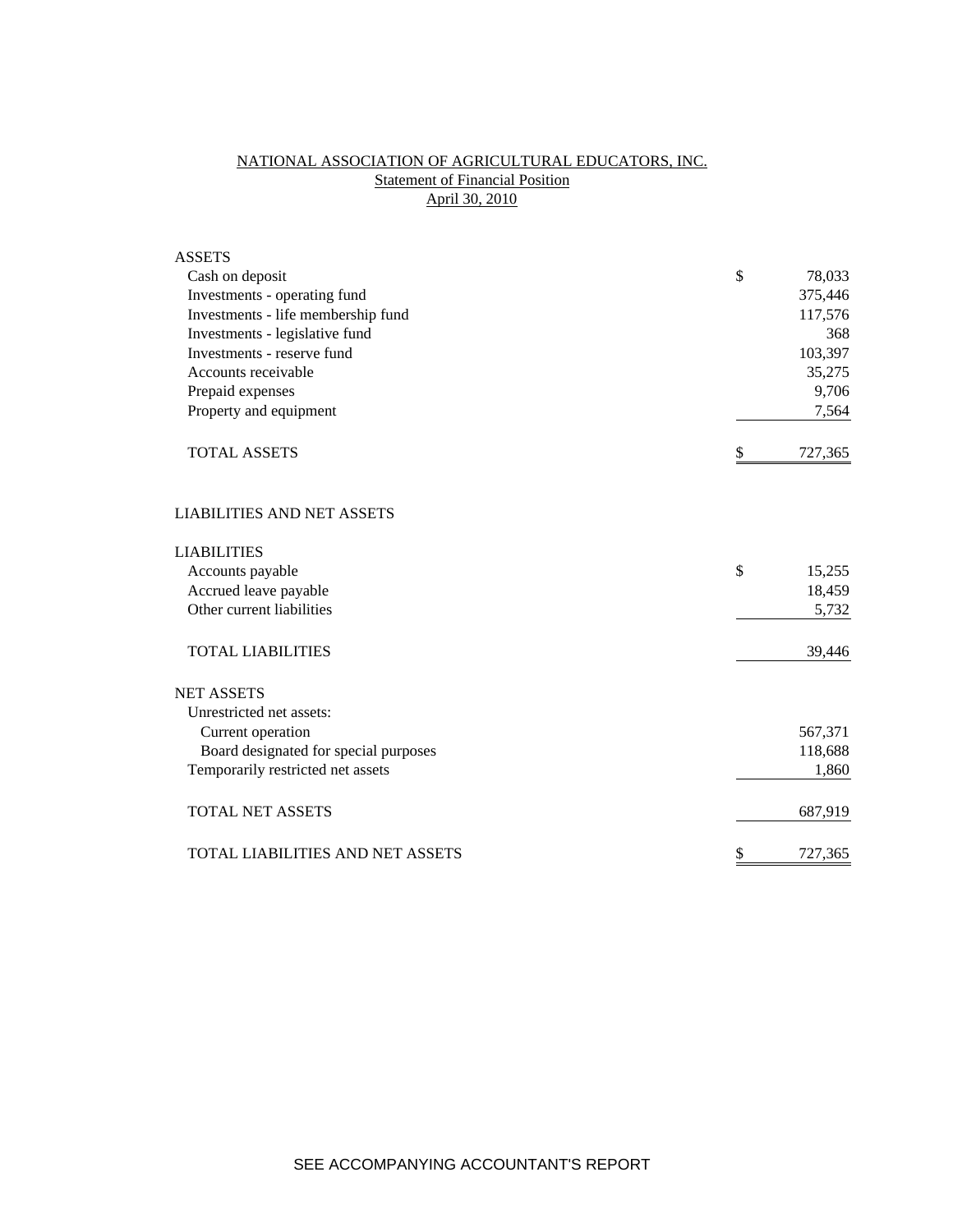## NATIONAL ASSOCIATION OF AGRICULTURAL EDUCATORS, INC. **Statement of Activities** For the Ten Months Ended April 30, 2010

|                                       |         | Unrestricted      |    |            |            |             |    |         |  |
|---------------------------------------|---------|-------------------|----|------------|------------|-------------|----|---------|--|
|                                       | Current |                   |    | Board      |            | Temporarily |    |         |  |
|                                       |         | <b>Operations</b> |    | Designated | Restricted |             |    | Total   |  |
| Revenue, Gains and Losses             |         |                   |    |            |            |             |    |         |  |
| Membership dues                       | \$      | 402,794           | \$ | 1,620      | \$         |             | \$ | 404,414 |  |
| Convention registration               |         | 83,892            |    |            |            |             |    | 83,892  |  |
| Sponsorship and awards                |         | 24,950            |    |            |            |             |    | 24,950  |  |
| Merchandise sales                     |         | 6,681             |    |            |            |             |    | 6,681   |  |
| Contributions                         |         |                   |    |            |            | 700         |    | 700     |  |
| Management fees                       |         |                   |    |            |            |             |    |         |  |
| Net realized and unrealized           |         |                   |    |            |            |             |    |         |  |
| gains (losses) on securities          |         | 95,682            |    |            |            |             |    | 95,682  |  |
| Interest and dividends                |         | 5,800             |    |            |            |             |    | 5,800   |  |
| FFA Foundation projects               |         | 119,511           |    |            |            |             |    | 119,511 |  |
| Other income                          |         | 100,432           |    |            |            |             |    | 100,432 |  |
| Total Revenue, Gaines and Losses      |         | 839,742           |    | 1,620      |            | 700         |    | 842,062 |  |
| Net Assets Released from Restrictions |         |                   |    |            |            |             |    |         |  |
| Total Revenue, Gains and Losses       |         |                   |    |            |            |             |    |         |  |
| and Reclassifications                 |         | 839,742           |    | 1,620      |            | 700         |    | 842,062 |  |
| Expenses                              |         |                   |    |            |            |             |    |         |  |
| General expenses                      |         | 513,025           |    |            |            |             |    | 513,025 |  |
| FFA Foundation projects               |         | 108,021           |    |            |            |             |    | 108,021 |  |
| Convention expenses                   |         | 91,100            |    |            |            |             |    | 91,100  |  |
|                                       |         |                   |    |            |            |             |    |         |  |
| Total expenses                        |         | 712,146           |    |            |            |             |    | 712,146 |  |
| INCREASE (DECREASE) IN NET ASSETS     |         | 127,596           |    | 1,620      |            | 700         |    | 129,916 |  |
| NET ASSETS AT BEGINNING OF PERIOD     |         | 439,775           |    | 117,068    |            | 1,160       |    | 558,003 |  |
| NET ASSETS AT END OF PERIOD           | \$      | 567,371           | \$ | 118,688    | \$         | 1,860       | \$ | 687,919 |  |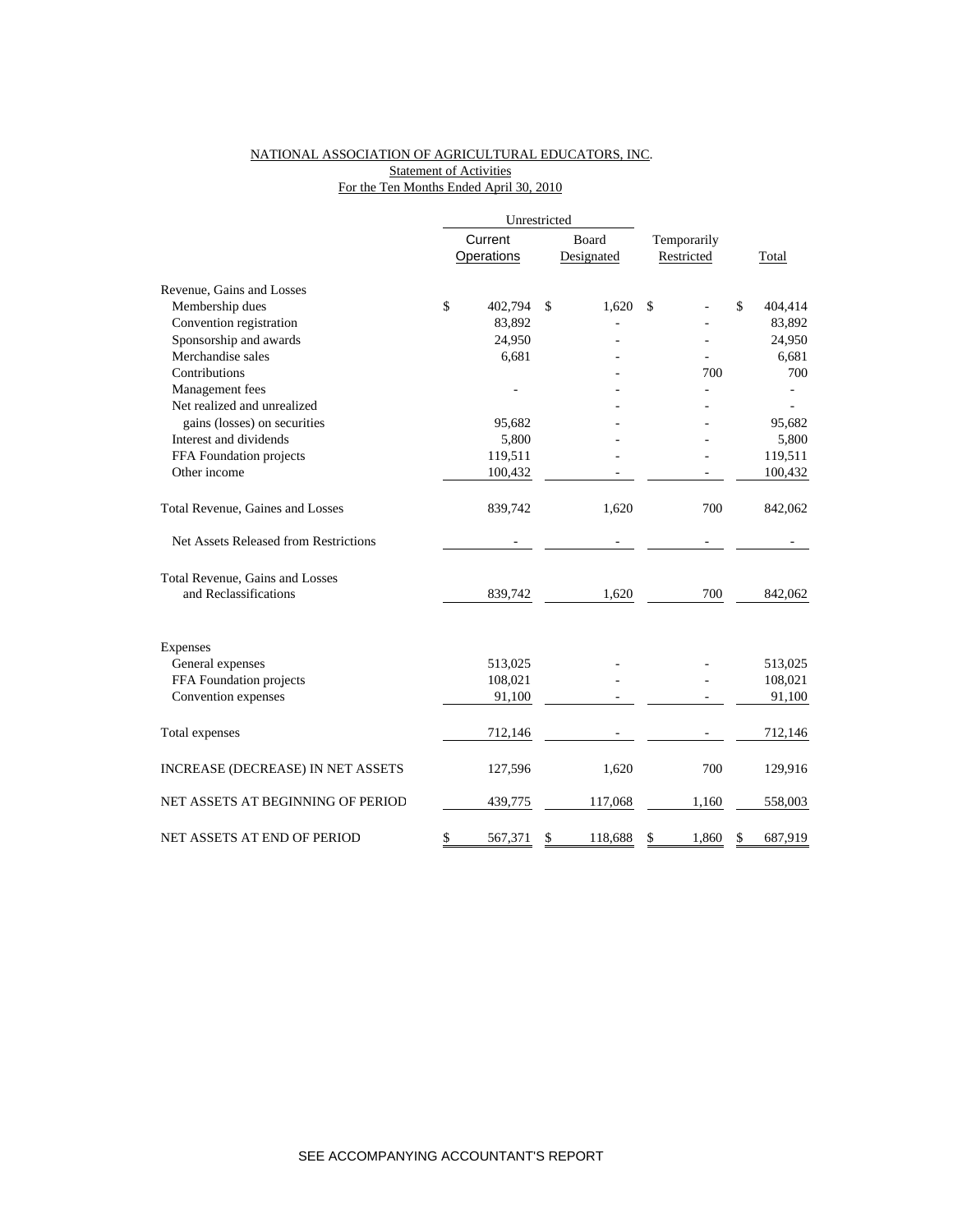## NATIONAL ASSOCIATION OF AGRICULTURAL EDUCATORS, INC. For the Ten Months Ended April 30, 2010 Schedule of Actual vs. Budget

|                                                              | <b>MONTH</b><br><b>ACTUAL</b> | <b>MONTH</b><br><b>BUDGET</b> |              | <b>MONTH</b><br><b>SVARIANCE</b> | YEAR TO DATE<br><b>ACTUAL</b> |   | <b>YEAR</b><br><b>BUDGET</b> | <b>YEAR</b><br><b><i>SVARIANCE</i></b> |
|--------------------------------------------------------------|-------------------------------|-------------------------------|--------------|----------------------------------|-------------------------------|---|------------------------------|----------------------------------------|
| <b>REVENUE</b>                                               |                               |                               |              |                                  |                               |   |                              |                                        |
| Member dues                                                  | \$<br>2,200                   | \$<br>32,322                  | $\mathbb{S}$ | $(30,122)$ \$                    | 378,664                       | s | 387,860                      | \$<br>(9,196)                          |
| Corporate membership dues                                    | 1,500                         | 2,688                         |              | (1,188)                          | 25,750                        |   | 32,250                       | (6,500)                                |
| Delmar scholarships                                          | ÷,                            | 625                           |              | (625)                            | ٠                             |   | 7,500                        | (7,500)                                |
| Foundation management fees                                   |                               |                               |              |                                  |                               |   |                              |                                        |
| MBNA affinity credit card program                            | $\overline{a}$                | 58                            |              | (58)                             | 496                           |   | 700                          | (204)                                  |
| Toyota vehicle lease management fee                          |                               |                               |              |                                  |                               |   |                              |                                        |
| Interest and dividends                                       | 15                            | 500                           |              | (485)                            | 4,780                         |   | 6,000                        | (1,220)                                |
| Net realized and unrealized                                  |                               |                               |              |                                  |                               |   |                              |                                        |
| gains (losses) on securities                                 | 5,360                         |                               |              | 5,360                            | 95,682                        |   |                              | 95,682                                 |
| Merchandise sales                                            | 219                           | 708                           |              | (489)                            | 6,681                         |   | 8,500                        | (1, 819)                               |
| Investment income, Life Fund                                 | 51                            | 125                           |              | (74)                             | 1,020                         |   | 1,500                        | (480)                                  |
| Contributions, Legislative Fund                              | ٠                             | ٠                             |              |                                  | 700                           |   |                              | 700                                    |
| Miscellaneous income                                         |                               | 167<br>÷,                     |              | (167)                            | 3,000                         |   | 2,000                        | 1,000<br>41.760                        |
| National Teach Ag Campaign<br>Teacher crisis fund            | 1,750<br>$\overline{a}$       |                               |              | 1,750<br>÷.                      | 41,760<br>671                 |   |                              | 671                                    |
|                                                              | ÷                             |                               |              | (1,000)                          |                               |   |                              | 2,376                                  |
| Risk management education<br>Webinar revenue                 |                               | 1,000<br>2,083                |              |                                  | 14,376<br>4,100               |   | 12,000<br>25,000             | (20,900)                               |
| FFA Foundation project - TTTK                                | ä,                            | 4,658                         |              | (2,083)                          | 56,300                        |   | 55,900                       | 400                                    |
|                                                              |                               | 1,075                         |              | (4,658)                          | 11,404                        |   | 12,900                       | (1, 496)                               |
| FFA Foundation project - OPAP                                | ÷                             | 1,250                         |              | (1,075)                          | 10,879                        |   | 15,000                       | (4, 121)                               |
| FFA Foundation project - OMSP<br>FFA Foundation project - OT | l,                            | 1,075                         |              | (1,250)                          | 10,465                        |   | 12,900                       | (2, 435)                               |
|                                                              | $\overline{a}$                |                               |              | (1,075)                          |                               |   |                              |                                        |
| FFA Foundation project - OYM                                 |                               | 1,075<br>L.                   |              | (1,075)                          | 9,963                         |   | 12,900<br>L,                 | (2,937)                                |
| FFA Foundation project - Greenhouse<br>Convention net income | ÷,                            |                               |              |                                  | 20,500                        |   |                              | 20,500                                 |
|                                                              |                               | 4,563                         |              | (4, 563)                         | 53,771                        |   | 44,750                       | 9,021                                  |
| <b>TOTAL REVENUE</b>                                         | 11,095                        | 53,972                        |              | (42, 877)                        | 750,962                       |   | 637,660                      | 113,302                                |
| <b>EXPENSES</b>                                              |                               |                               |              |                                  |                               |   |                              |                                        |
| <b>Salaries</b>                                              | 18.412                        | 18.914                        |              | (502)                            | 196,453                       |   | 226,962                      | (30, 509)                              |
| Taxes and benefits                                           | 4,951                         | 4,654                         |              | 297                              | 50,235                        |   | 55,843                       | (5,608)                                |
| Computer service                                             | 75                            | 125                           |              | (50)                             | 283                           |   | 1,500                        | (1,217)                                |
| Telephone                                                    | 457                           | 333                           |              | 124                              | 3,873                         |   | 4,000                        | (127)                                  |
| Accounting                                                   | 450                           | 1,000                         |              | (550)                            | 11,500                        |   | 12,000                       | (500)                                  |
| Depreciation                                                 | 564                           | 583                           |              | (19)                             | 5,539                         |   | 7,000                        | (1, 461)                               |
| Rent                                                         |                               | 625                           |              | (625)                            | 7,500                         |   | 7,500                        |                                        |
| Insurance                                                    | 352                           | 500                           |              | (148)                            | 4,710                         |   | 6,000                        | (1,290)                                |
| Legal                                                        | $\overline{a}$                | 83                            |              | (83)                             | $\overline{a}$                |   | 1,000                        | (1,000)                                |
| Office Supplies                                              | 920                           | 417                           |              | 503                              | 5,456                         |   | 5,000                        | 456                                    |
| Bank charges and investment fees                             | 33                            | 8                             |              | 25                               | 1,653                         |   | 100                          | 1,553                                  |
| Printing, general                                            | 1,528                         | 458                           |              | 1,070                            | 2,276                         |   | 5,500                        | (3,224)                                |
| Staff training                                               | ÷,                            | 83                            |              | (83)                             | $\sim$                        |   | 1,000                        | (1,000)                                |
| Taxes and licenses                                           | $\overline{\phantom{a}}$      | 5                             |              | (5)                              | 48                            |   | 60                           | (12)                                   |
| Membership and contributions                                 |                               | 1,000                         |              | (1,000)                          | 10,726                        |   | 12,000                       | (1,274)                                |
| Travel, staff                                                | 3,228                         | 1,856                         |              | 1,372                            | 21,942                        |   | 22,275                       | (333)                                  |
| Promotion and marketing                                      | 3,112                         | 2,083                         |              | 1,029                            | 23,229                        |   | 25,000                       | (1,771)                                |
| Board operations                                             | 3,839                         | ÷                             |              | 3,839                            | 3,839                         |   | ÷,                           | 3,839                                  |
| Merchandise and diaries                                      | $\overline{a}$                | 833                           |              | (833)                            | 1,373                         |   | 10,000                       | (8,627)                                |
| Photocopying                                                 | 15                            | 8                             |              | $\tau$                           | 15                            |   | 100                          | (85)                                   |
| Postage, general                                             | 536                           | 333                           |              | 203                              | 4,212                         |   | 4,000                        | 212                                    |
| Professional liability insurance                             |                               | 3,075                         |              | (3,075)                          | 37,125                        |   | 36,905                       | 220                                    |
| Public relations                                             | ٠                             | 42                            |              | (42)                             | 153                           |   | 500                          | (347)                                  |
| Scholarships                                                 |                               | 625                           |              | (625)                            | 11,250                        |   | 7,500                        | 3,750                                  |
| Travel, regional secretaries                                 | 1,121                         | 713                           |              | 408                              | 11,644                        |   | 8,550                        | 3,094                                  |
| Travel, board of directors                                   | $\overline{\phantom{a}}$      | 3,083                         |              | (3,083)                          | 18,032                        |   | 37,000                       | (18,968)                               |
| Nat'l Teach Ag Campaign                                      | 5,549                         | $\overline{\phantom{a}}$      |              | 5,549                            | 46,470                        |   |                              | 46,470                                 |
| FFA Foundation project - TTTK                                |                               | 4,658                         |              | (4,658)                          | 69,948                        |   | 55,900                       | 14,048                                 |
| FFA Foundation project - OPAP                                | ٠                             | 1,075                         |              | (1,075)                          | 9,847                         |   | 12,900                       | (3,053)                                |
| FFA Foundation project - OMSP                                |                               | 1,250                         |              | (1,250)                          | 9,676                         |   | 15,000                       | (5,324)                                |
| FFA Foundation project - OT                                  | ٠                             | 1,075                         |              | (1,075)                          | 9,612                         |   | 12,900                       | (3,288)                                |
| FFA Foundation project - OYM                                 | L,                            | 1,075                         |              | (1,075)                          | 8,938                         |   | 12,900                       | (3,962)                                |
| FFA Foundation project - Greenhouse                          |                               |                               |              |                                  | 18,000                        |   |                              | 18,000                                 |
| NPS expense                                                  | 6,020                         | 667                           |              | 5,353                            | 7,182                         |   | 8,000                        | (818)                                  |
| Webinar expense                                              | 99                            | 583                           |              | (484)                            | 891                           |   | 7,000                        | (6,109)                                |
| Teacher crisis fund                                          | 500                           | $\blacksquare$                |              | 500                              | 1,000                         |   |                              | 1,000                                  |
| Communities of practice expense                              |                               | 333                           |              | (333)                            | 6,416                         |   | 4,000                        | 2,416                                  |
| Miscellaneous                                                |                               | ÷,                            |              | $\sim$                           |                               |   |                              | ÷.                                     |
| <b>TOTAL EXPENSES</b>                                        | 51,761                        | 52,155                        |              | (394)                            | 621,046                       |   | 625,895                      | (4, 849)                               |
| NET INCOME (LOSS)                                            | \$<br>$(40,666)$ \$           | 1,817 \$                      |              | $(42, 483)$ \$                   | 129,916 \$                    |   | 11,765 \$                    | 118,151                                |